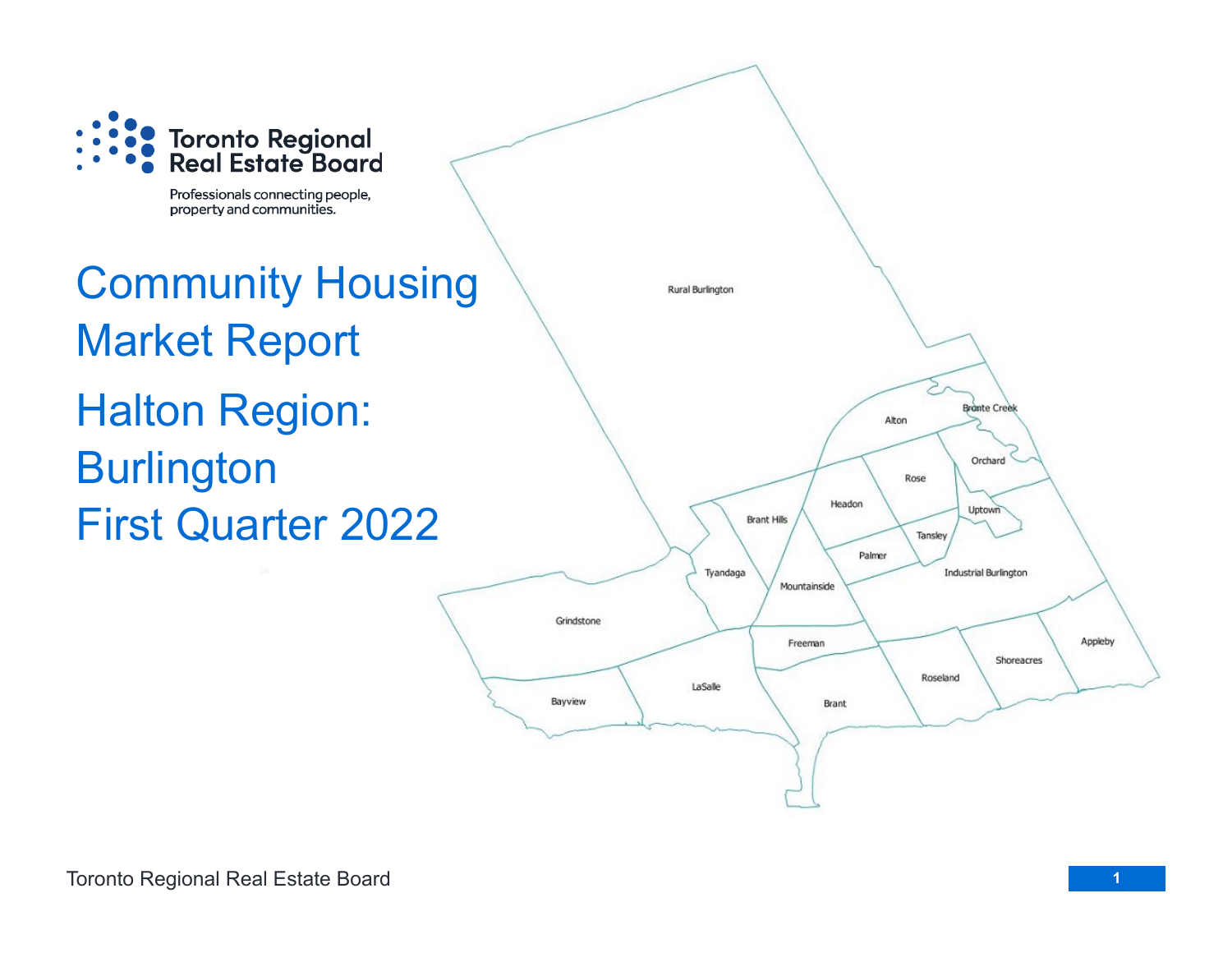# SUMMARY OF EXISTING HOME TRANSACTIONS ALL HOME TYPES, FIRST QUARTER 2022

# BURLINGTON COMMUNITY BREAKDOWN

| <b>Community</b>             | <b>Sales</b> | <b>Dollar Volume</b> | <b>Average Price</b> | <b>Median Price</b>      | <b>New Listings</b> | <b>Active Listings</b>  | Avg. SP/LP               | Avg. DOM        |
|------------------------------|--------------|----------------------|----------------------|--------------------------|---------------------|-------------------------|--------------------------|-----------------|
| Alton                        | 40           | \$63,318,387         | \$1,582,960          | \$1,669,000              | 80                  | 29                      | 114%                     | $\overline{7}$  |
| Appleby                      | 85           | \$98,962,299         | \$1,164,262          | \$1,150,000              | 112                 | 16                      | 118%                     | 9               |
| Bayview                      | 16           | \$19,645,786         | \$1,227,862          | \$1,137,500              | 24                  | $\overline{7}$          | 111%                     | 8               |
| <b>Brant</b>                 | 98           | \$128,381,971        | \$1,310,020          | \$1,278,001              | 142                 | 32                      | 112%                     | 11              |
| <b>Brant Hills</b>           | 38           | \$47,290,588         | \$1,244,489          | \$1,277,500              | 55                  | 8                       | 121%                     | 6               |
| <b>Bronte Creek</b>          | $\mathbf{1}$ |                      | \$0                  | $\overline{\phantom{a}}$ | $\overline{2}$      | $\mathbf{1}$            | 0%                       | 3               |
| Freeman                      | 18           | \$15,727,480         | \$873,749            | \$790,000                | 31                  | $\overline{7}$          | 119%                     | $5\phantom{.0}$ |
| Grindstone                   | 4            | \$5,460,000          | \$1,365,000          | \$1,230,000              | 6                   | $\mathbf{1}$            | 103%                     | 14              |
| Headon                       | 45           | \$62,219,292         | \$1,382,651          | \$1,350,000              | 67                  | 11                      | 115%                     | $5\phantom{.0}$ |
| <b>Industrial Burlington</b> | $\mathbf 0$  |                      | $\sim$               | $\sim$                   | 0                   | 0                       | $\overline{\phantom{a}}$ |                 |
| LaSalle                      | 71           | \$87,575,081         | \$1,233,452          | \$1,025,099              | 110                 | 19                      | 113%                     | 8               |
| Mountainside                 | 31           | \$35,174,000         | \$1,134,645          | \$1,160,000              | 50                  | 9                       | 114%                     | $\overline{7}$  |
| Orchard                      | 66           | \$80,162,876         | \$1,214,589          | \$1,215,500              | 99                  | 25                      | 115%                     | $\sqrt{5}$      |
| Palmer                       | 22           | \$24,862,800         | \$1,130,127          | \$1,178,350              | 30                  | $\overline{\mathbf{4}}$ | 121%                     | $\overline{7}$  |
| Rose                         | 44           | \$76,081,624         | \$1,729,128          | \$1,577,500              | 65                  | 10                      | 115%                     | $5\phantom{.0}$ |
| Roseland                     | 50           | \$73,808,176         | \$1,476,164          | \$1,326,000              | 78                  | 21                      | 113%                     | 12              |
| <b>Rural Burlington</b>      | 20           | \$57,295,566         | \$2,864,778          | \$2,387,500              | 23                  | $\overline{7}$          | 106%                     | 22              |
| Shoreacres                   | 42           | \$76,015,261         | \$1,809,887          | \$1,553,022              | 71                  | 16                      | 114%                     | 6               |
| Tansley                      | 31           | \$27,585,200         | \$889,845            | \$805,000                | 46                  | 11                      | 121%                     | 6               |
| Tyandaga                     | 23           | \$39,999,261         | \$1,739,098          | \$1,865,000              | 39                  | $\overline{7}$          | 117%                     | 6               |
| Uptown                       | 19           | \$20,768,154         | \$1,093,061          | \$1,150,000              | 32                  | $\,6$                   | 121%                     | $6\phantom{1}$  |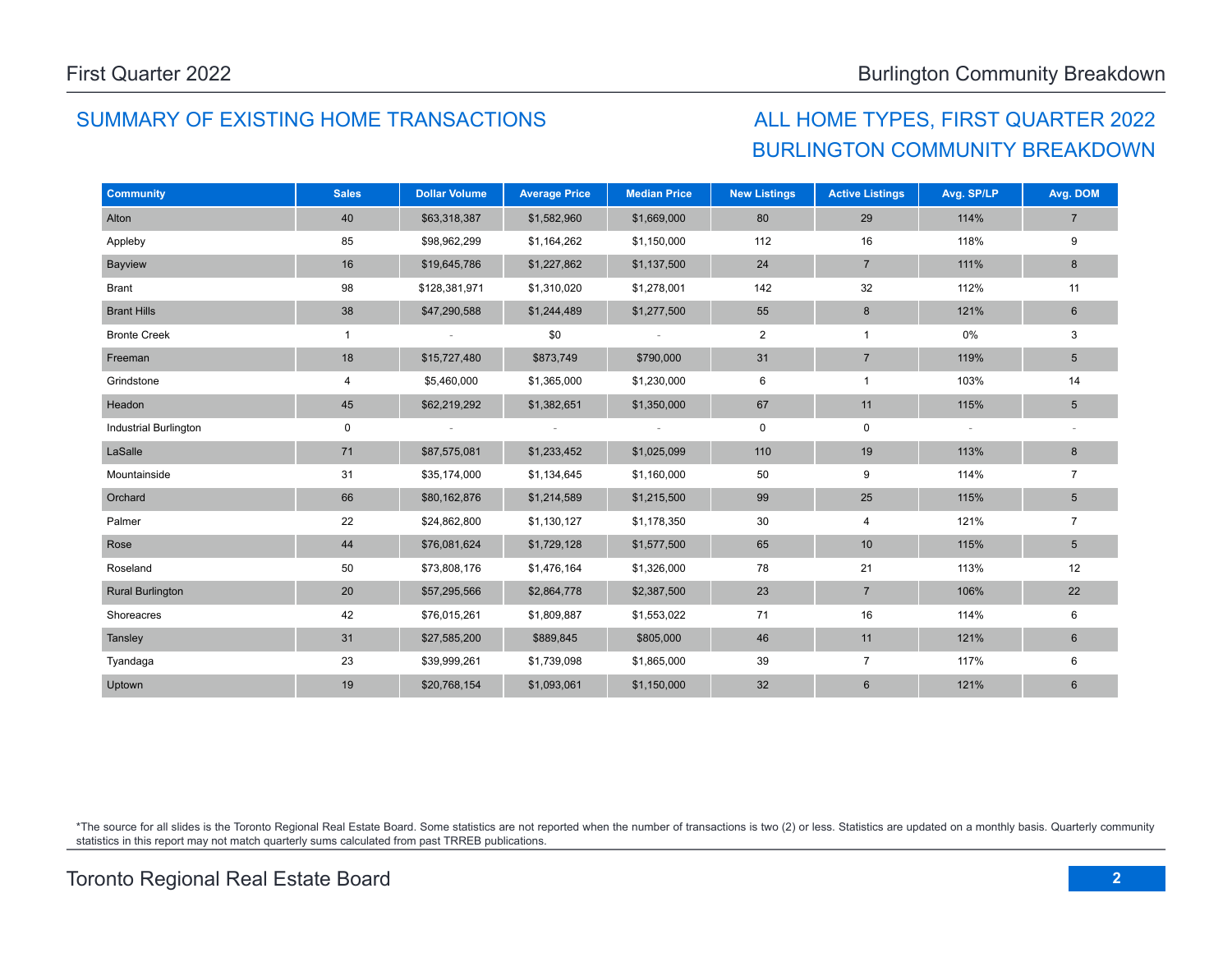

#### Average/Median Selling Price (,000s)\*





Condo Townhouse

0 0

Condo Apartment

\*The source for all slides is the Toronto Regional Real Estate Board. Some statistics are not reported when the number of transactions is two (2) or less. Statistics are updated on a monthly basis. Quarterly community statistics in this report may not match quarterly sums calculated from past TRREB publications.

Other

0

Att/Row/Twnhouse

Detached

Semi-Detached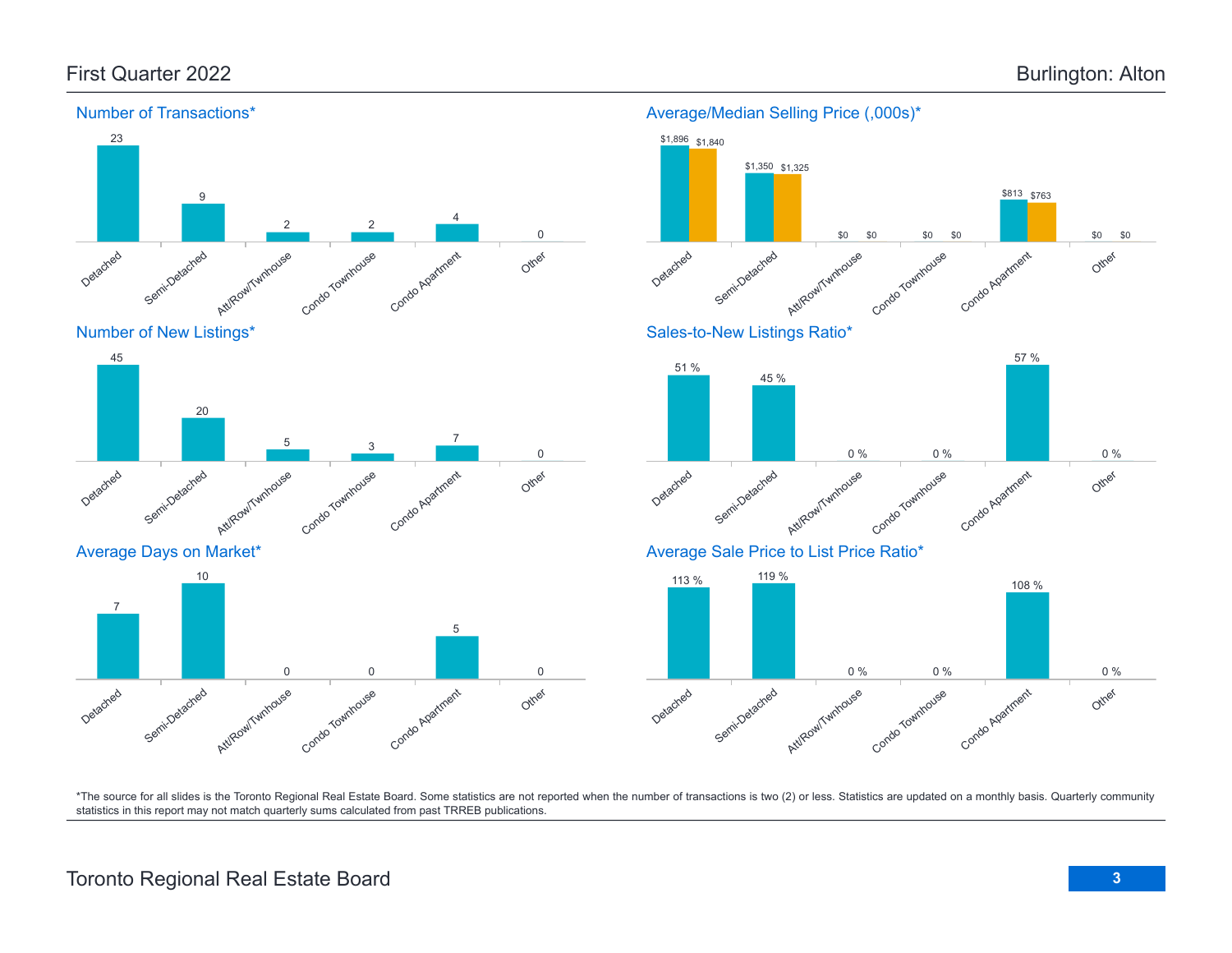Other

Other

Other

0 %

0 %

\$0

\$0



\*The source for all slides is the Toronto Regional Real Estate Board. Some statistics are not reported when the number of transactions is two (2) or less. Statistics are updated on a monthly basis. Quarterly community statistics in this report may not match quarterly sums calculated from past TRREB publications.

# Toronto Regional Real Estate Board **4**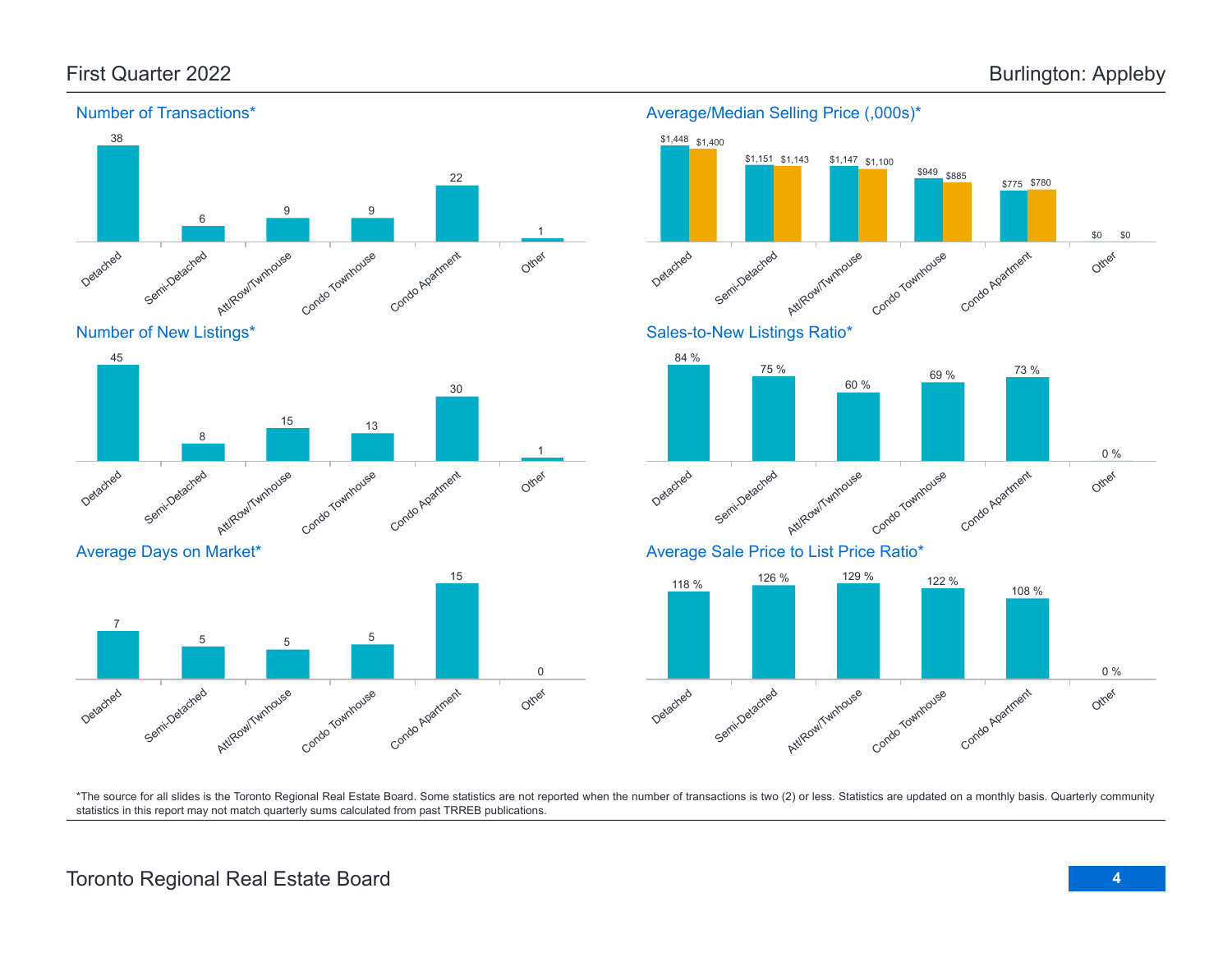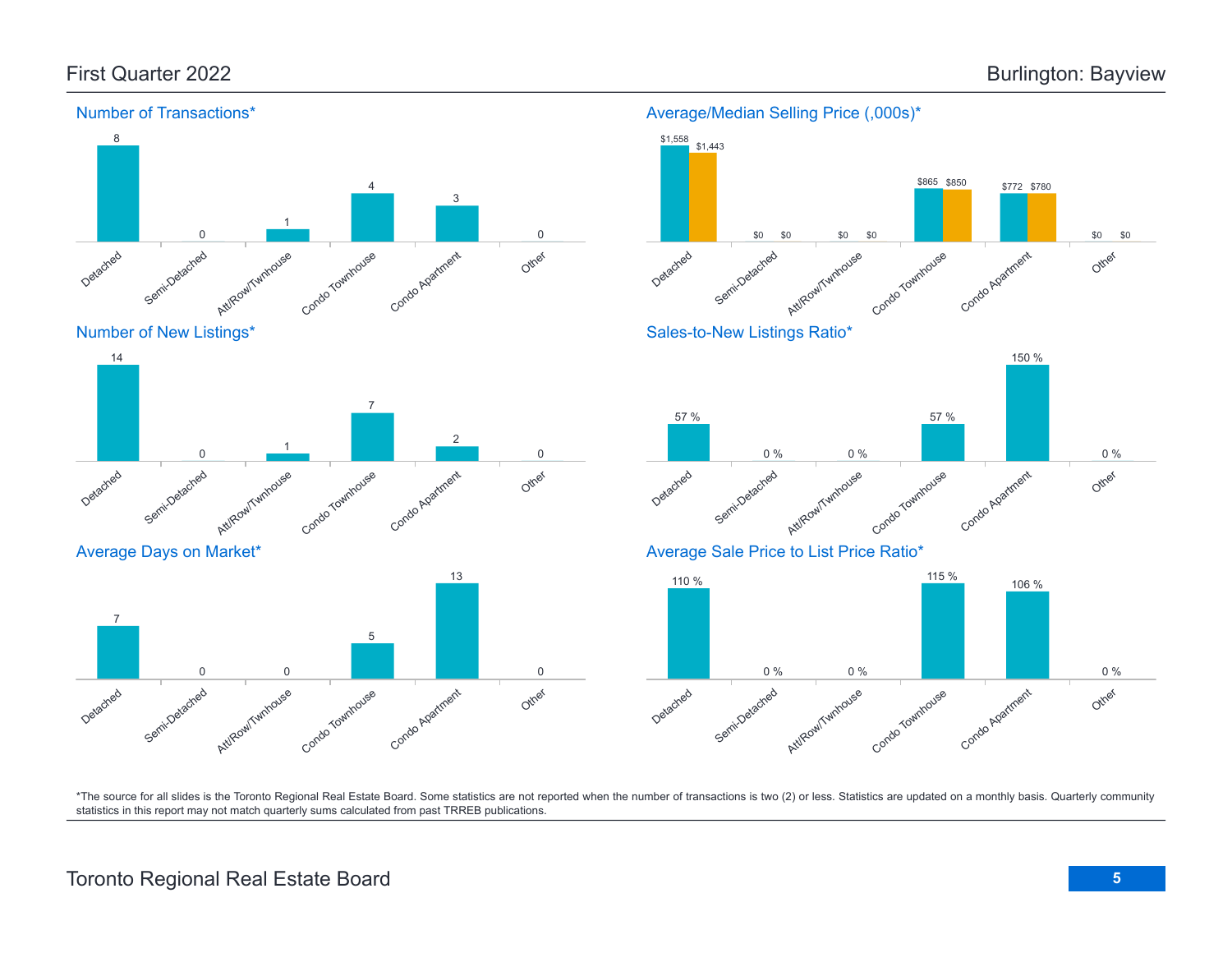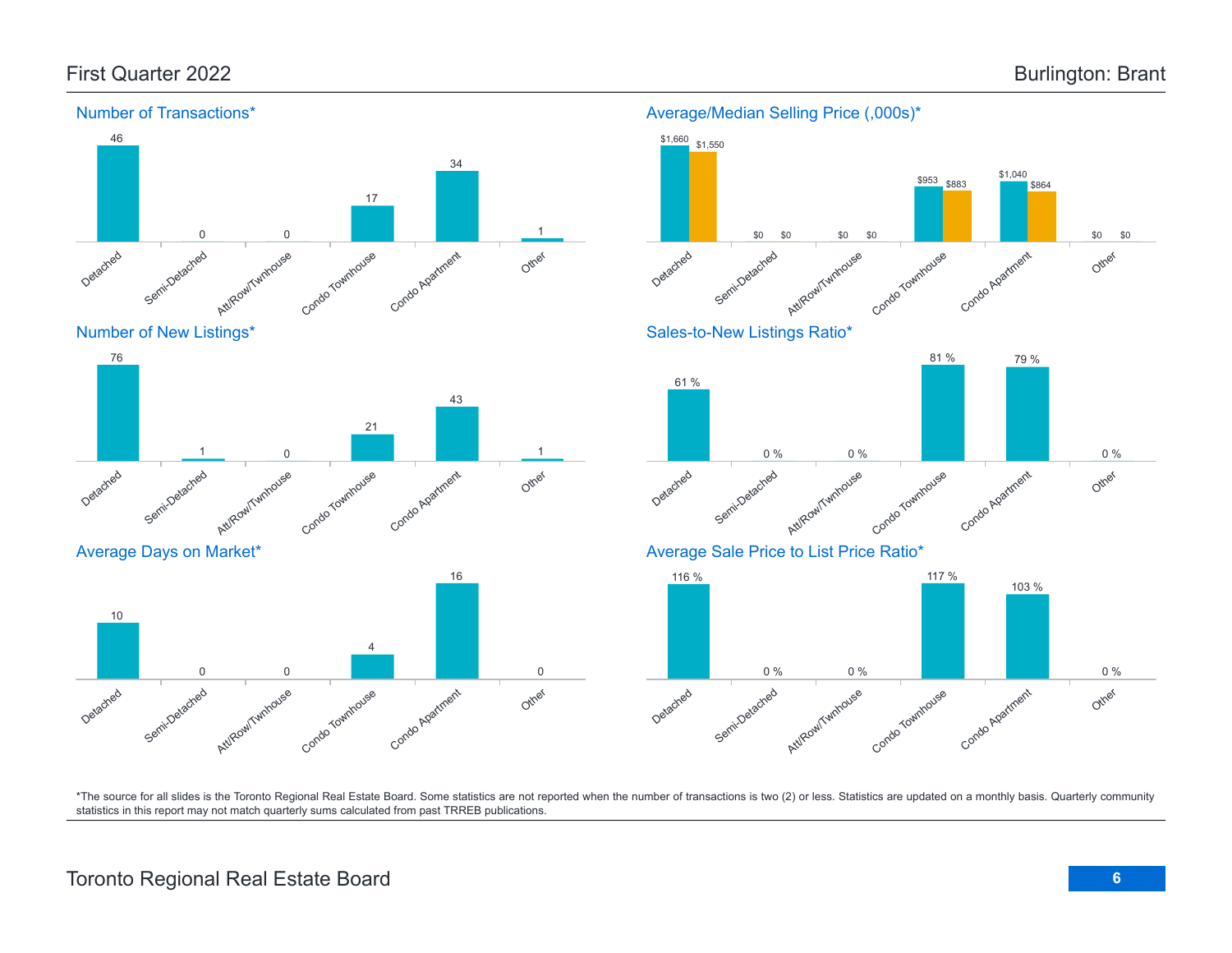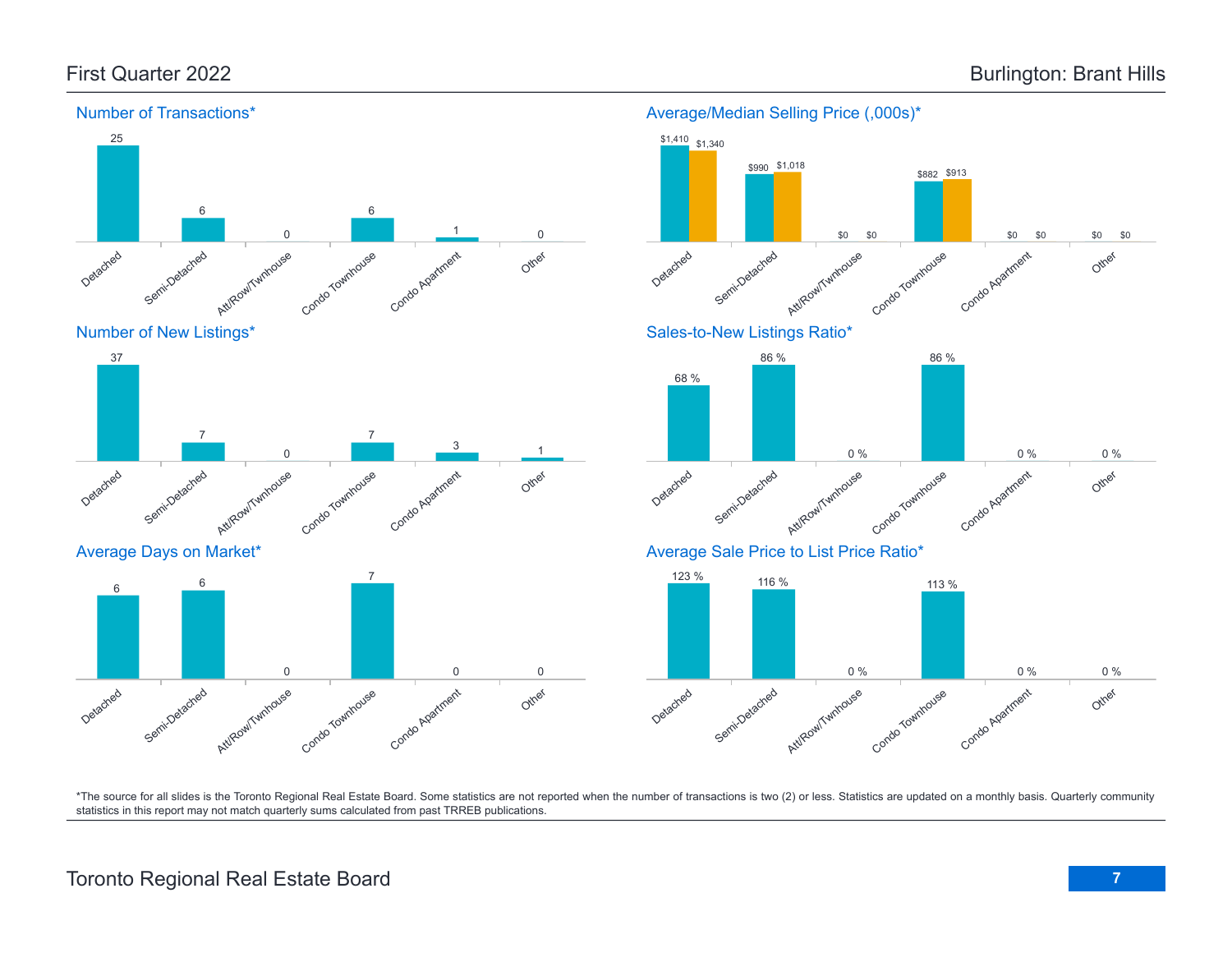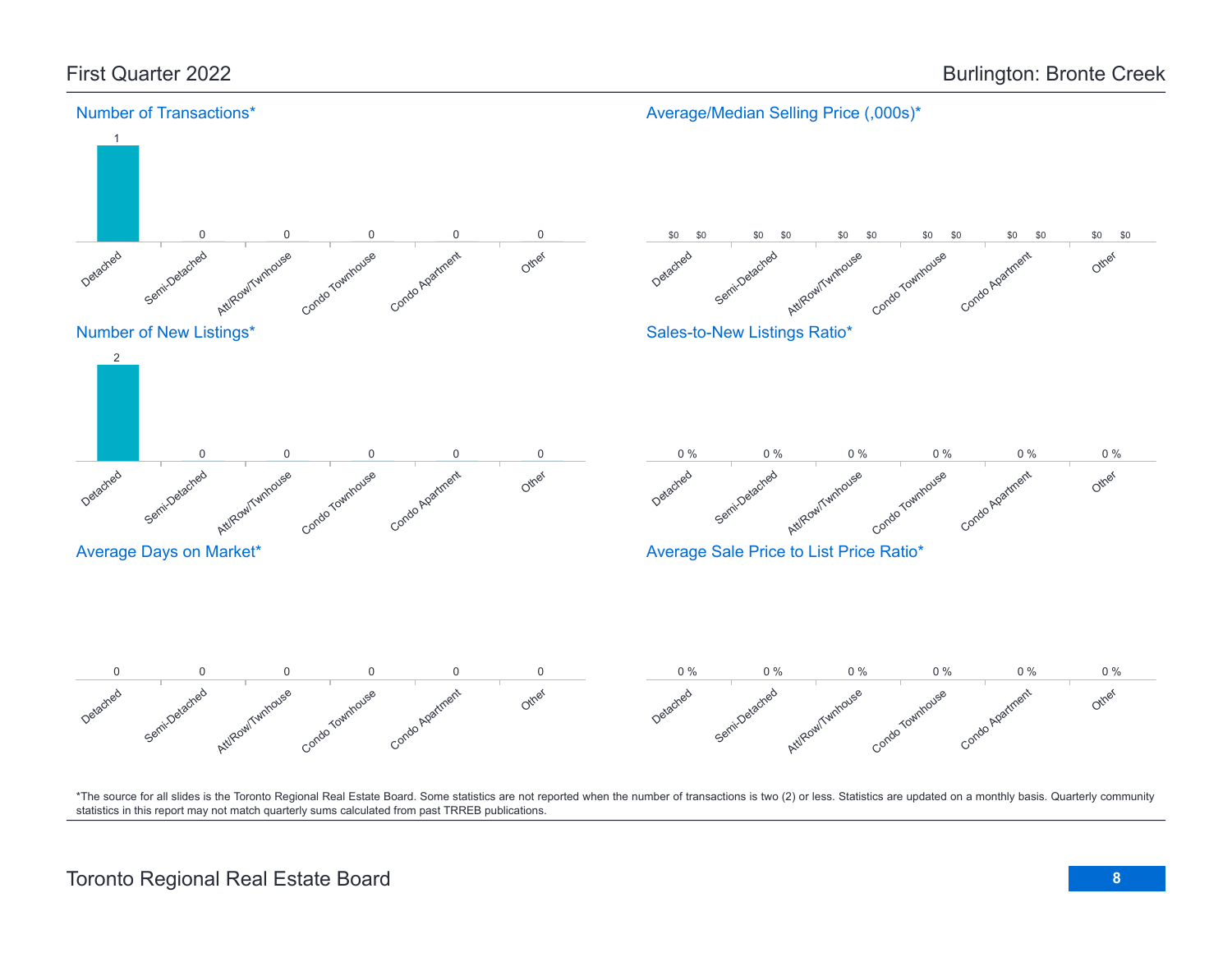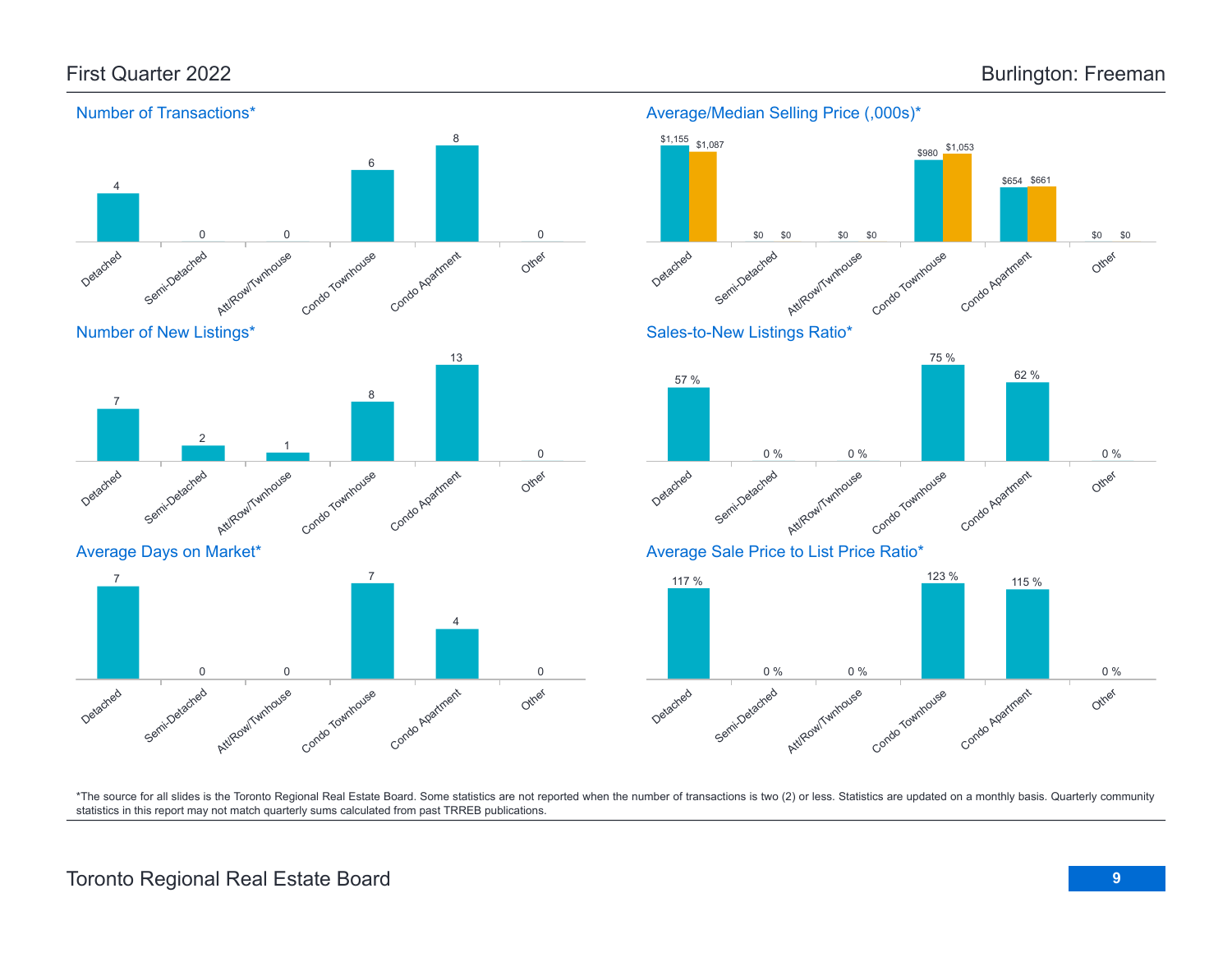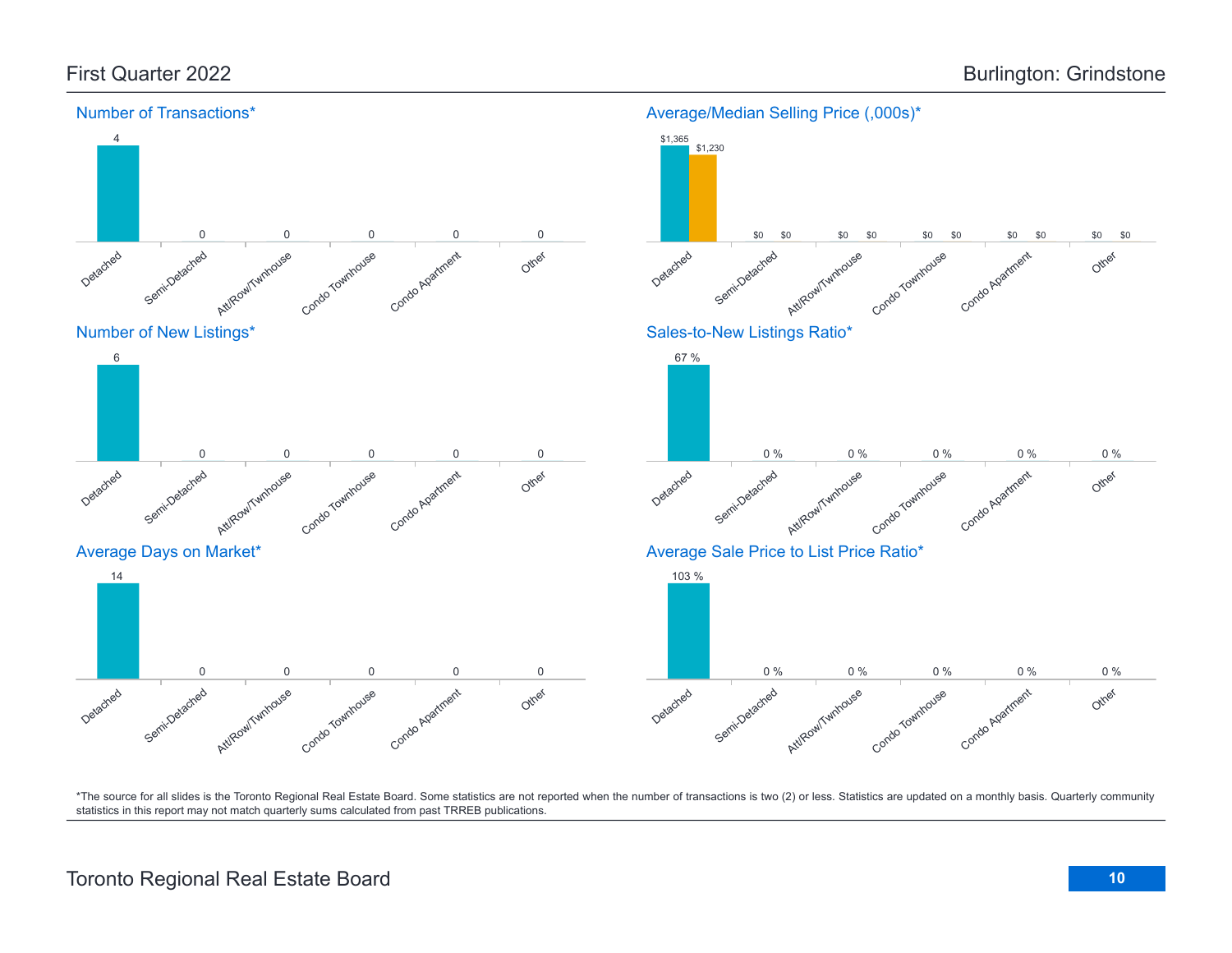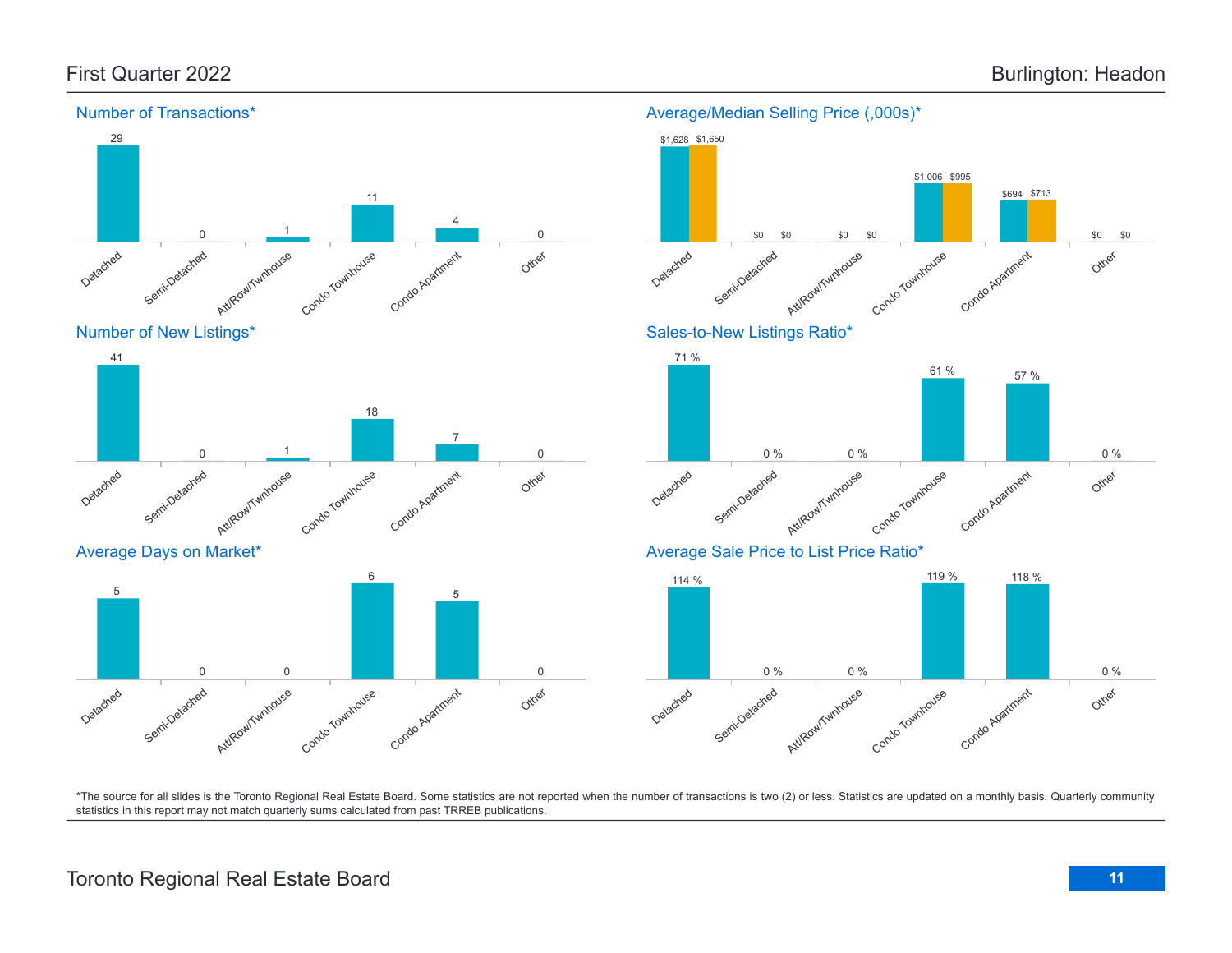#### Number of Transactions\*

Average/Median Selling Price (,000s)\*

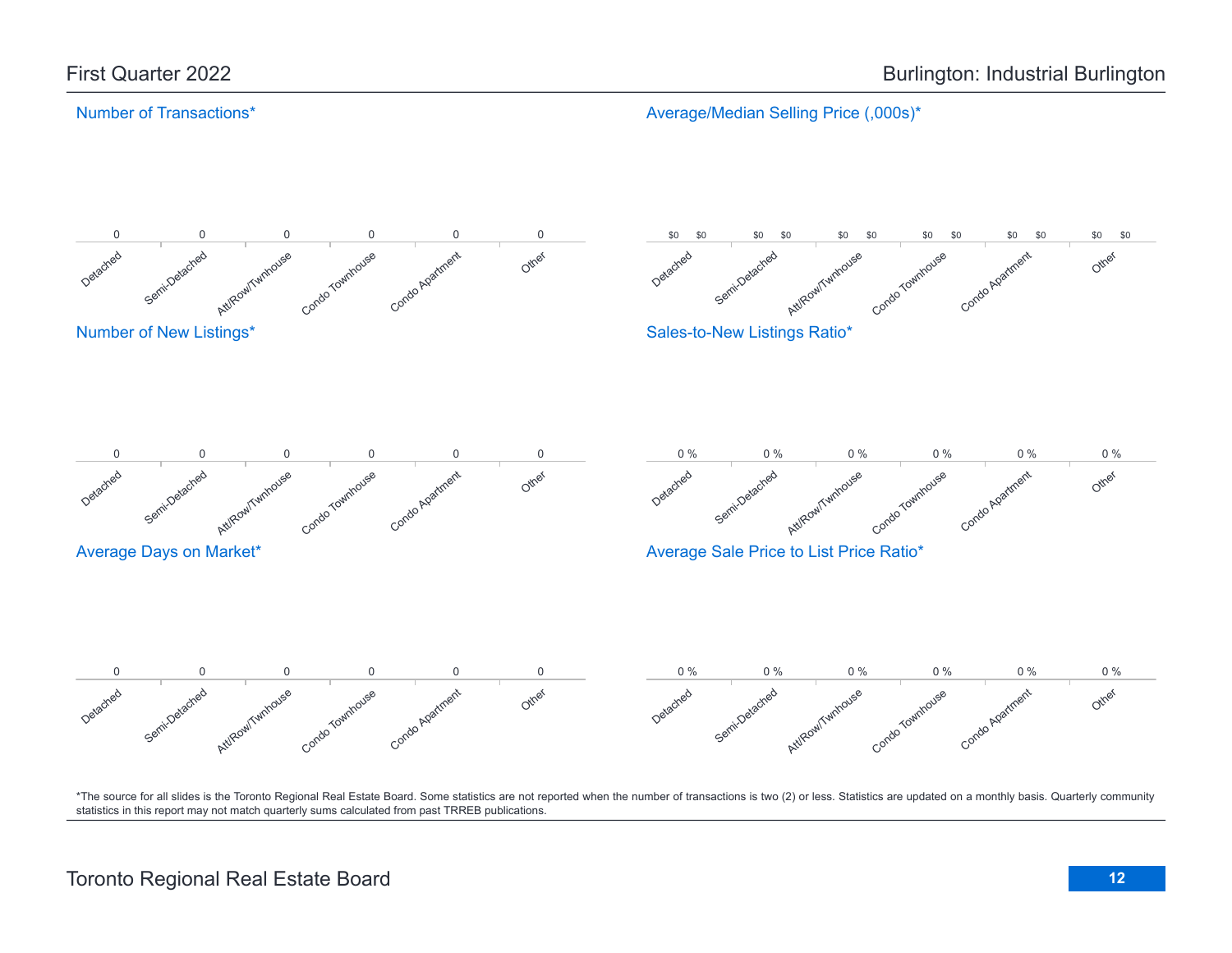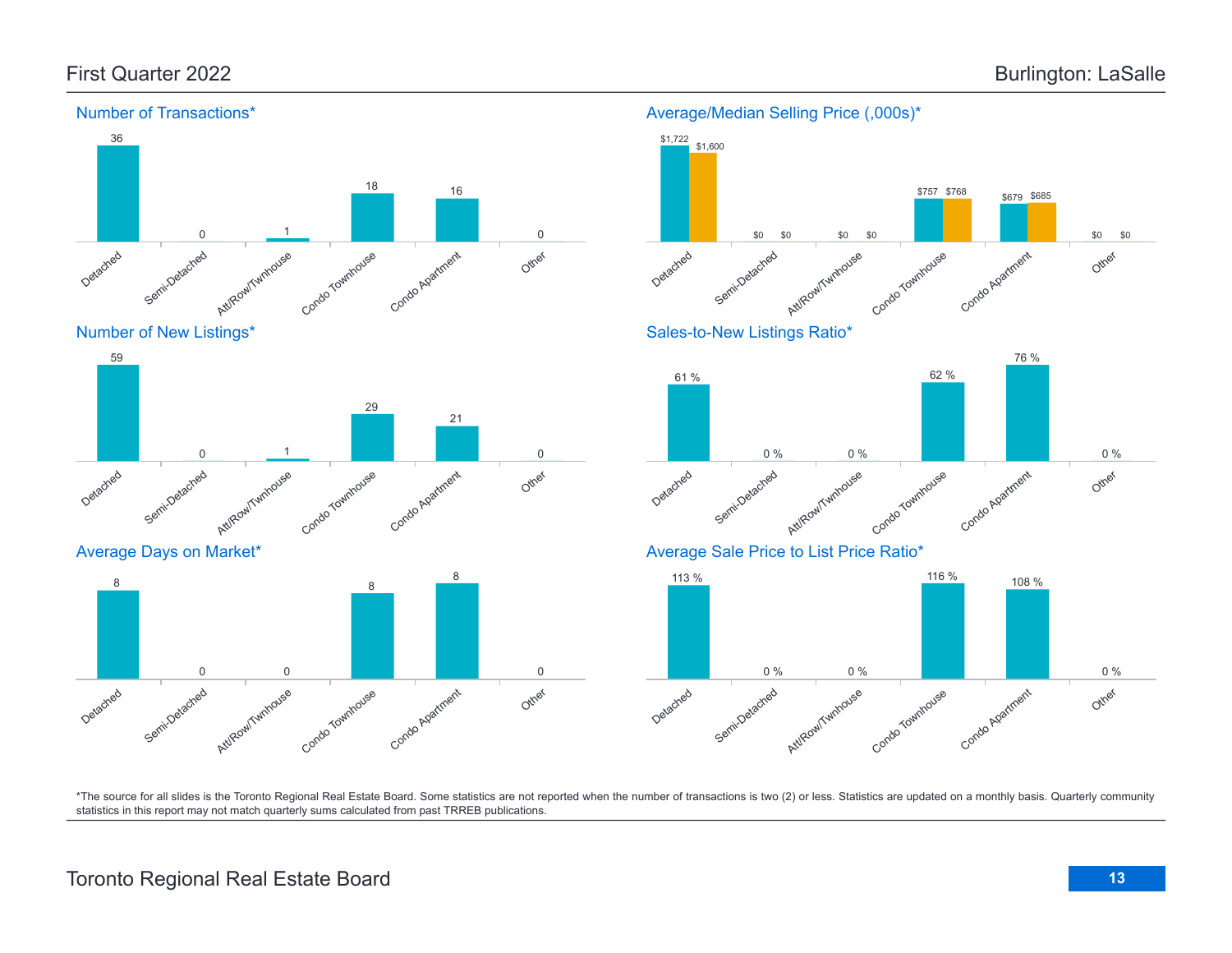

# Toronto Regional Real Estate Board **14**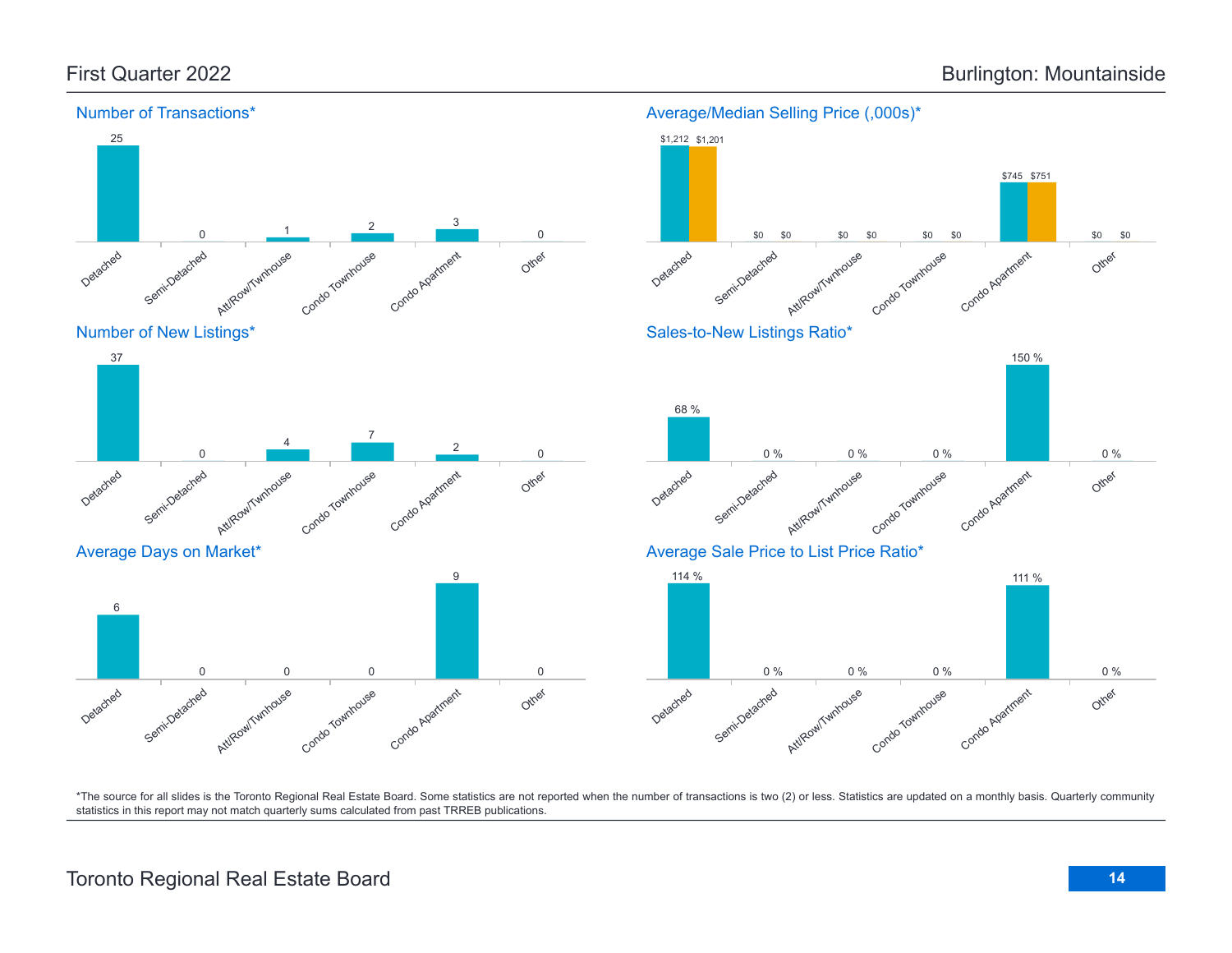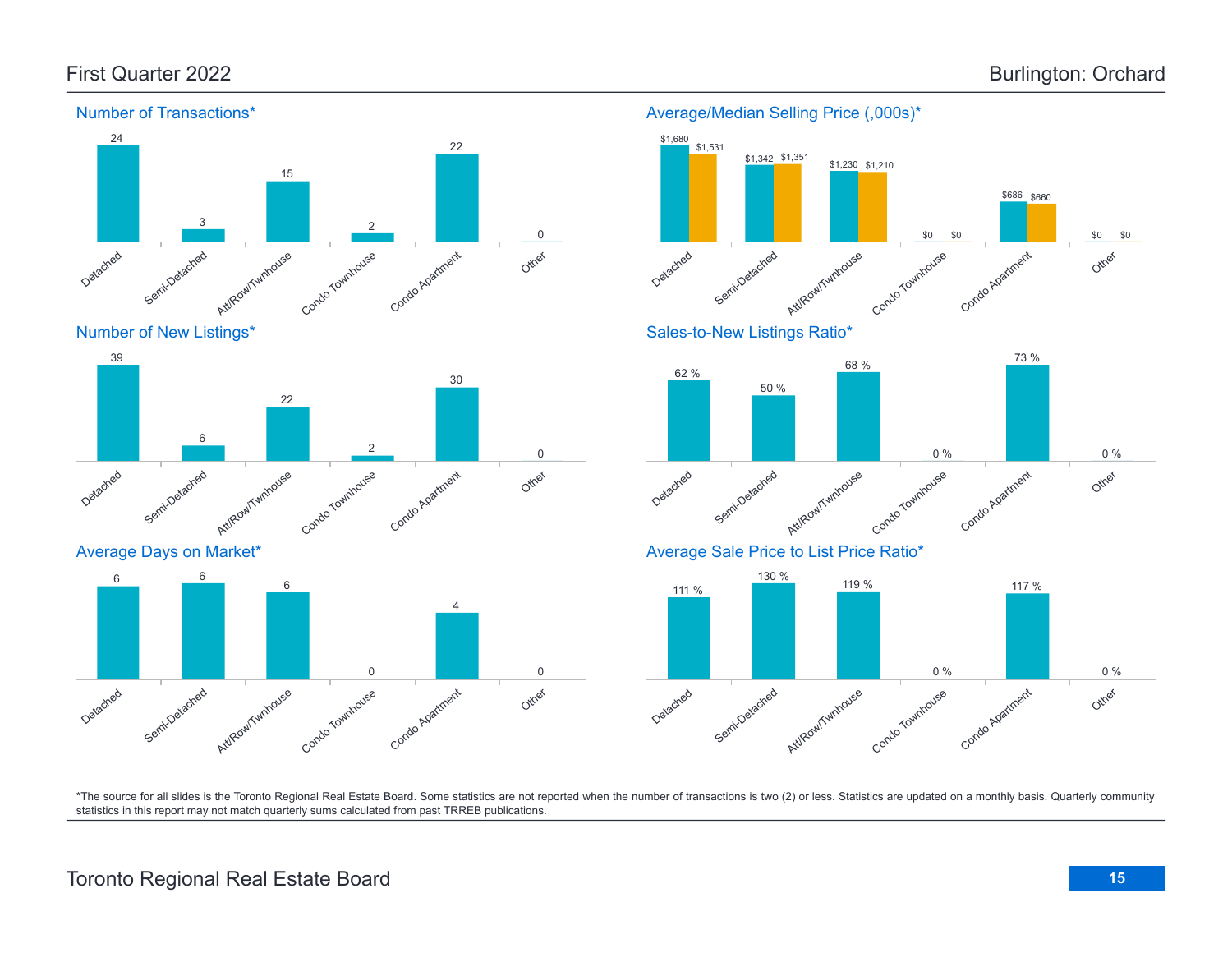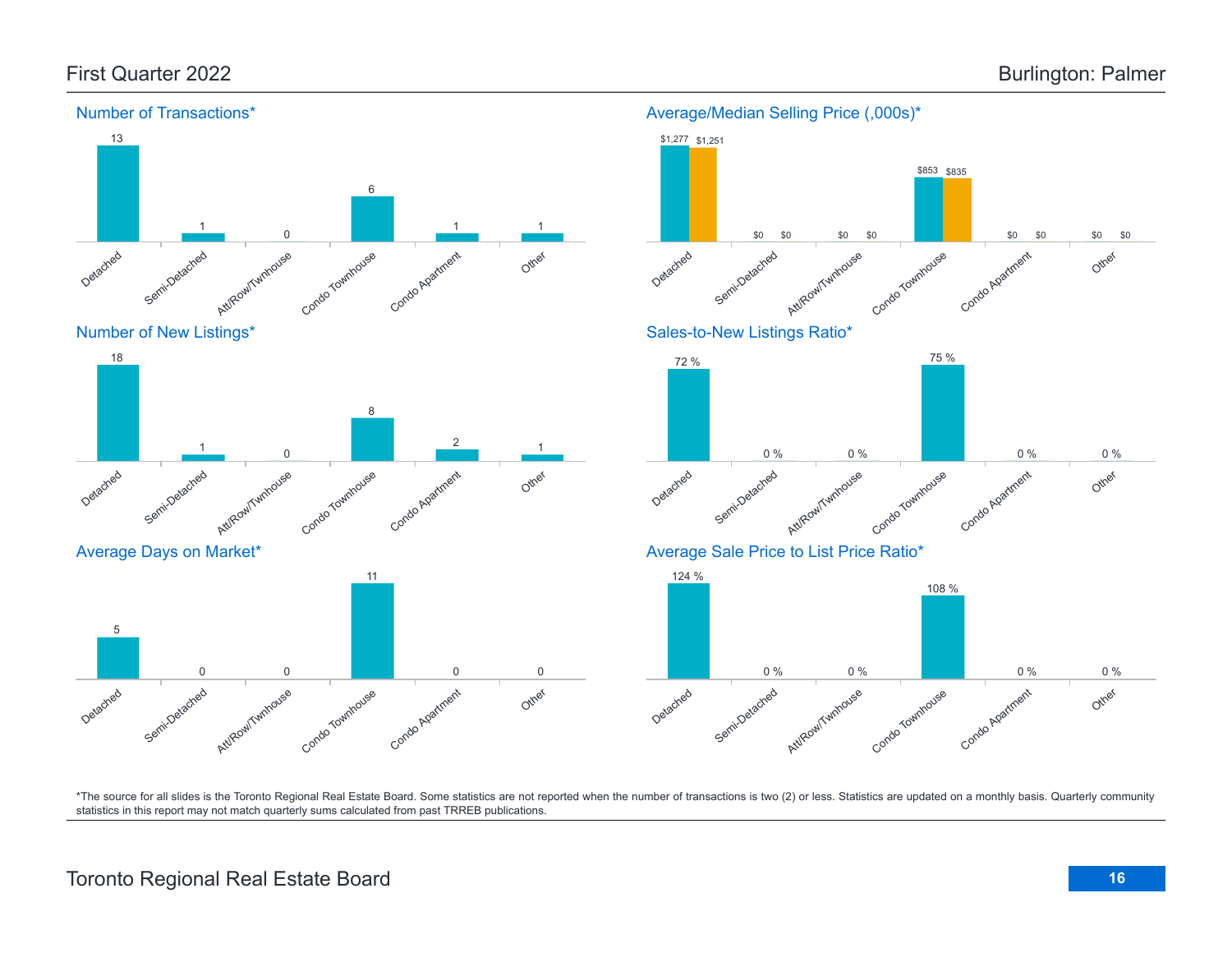

### Toronto Regional Real Estate Board **17**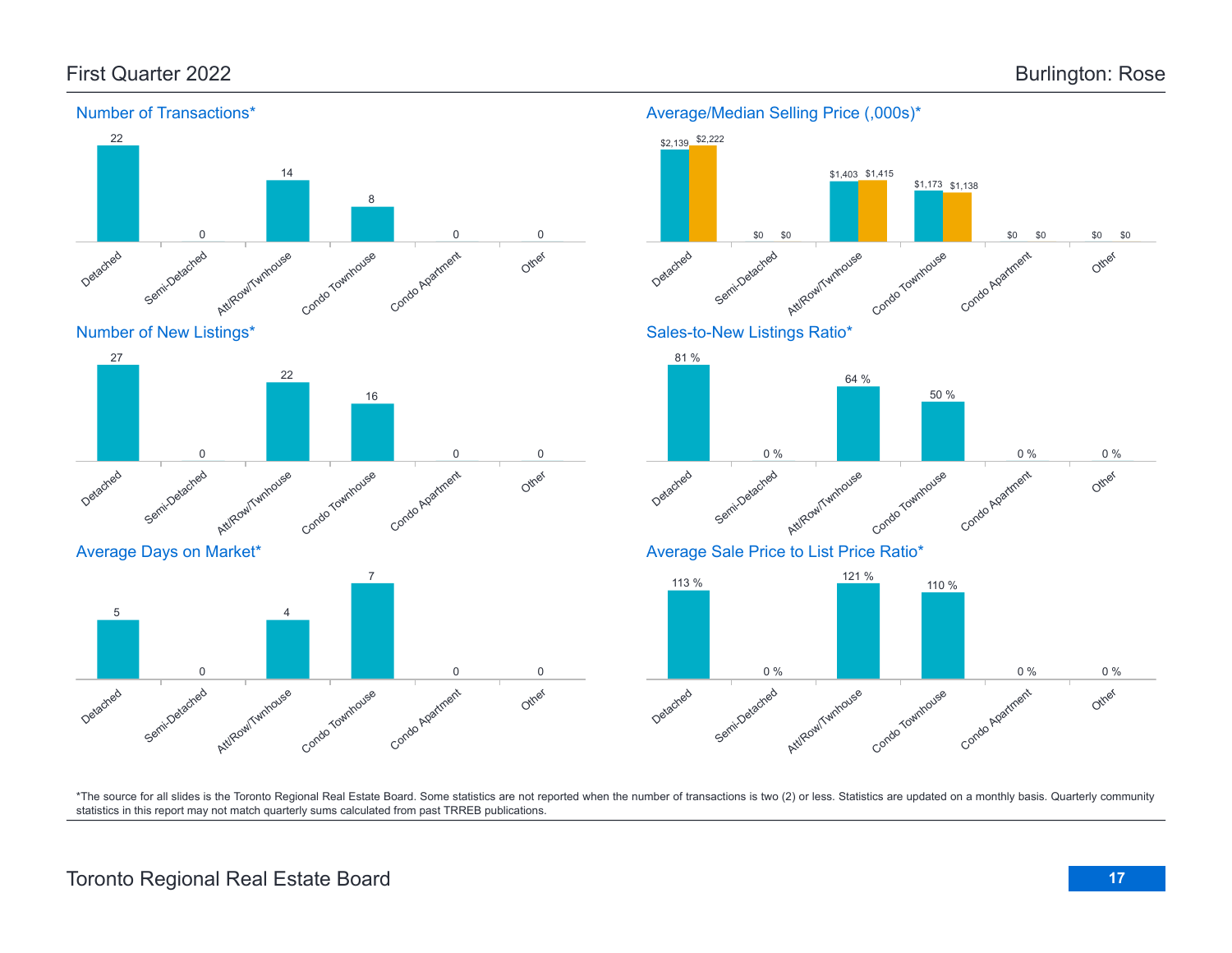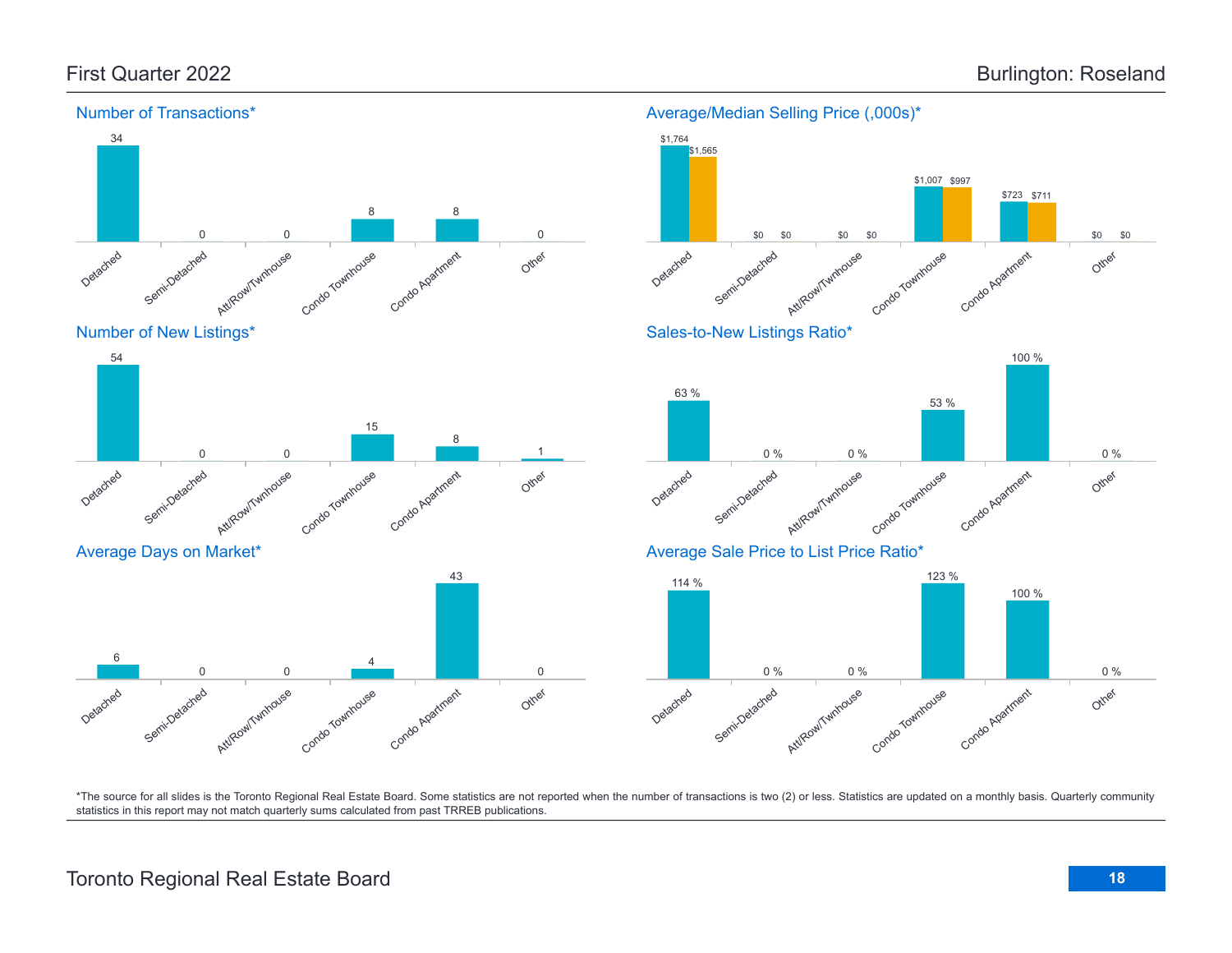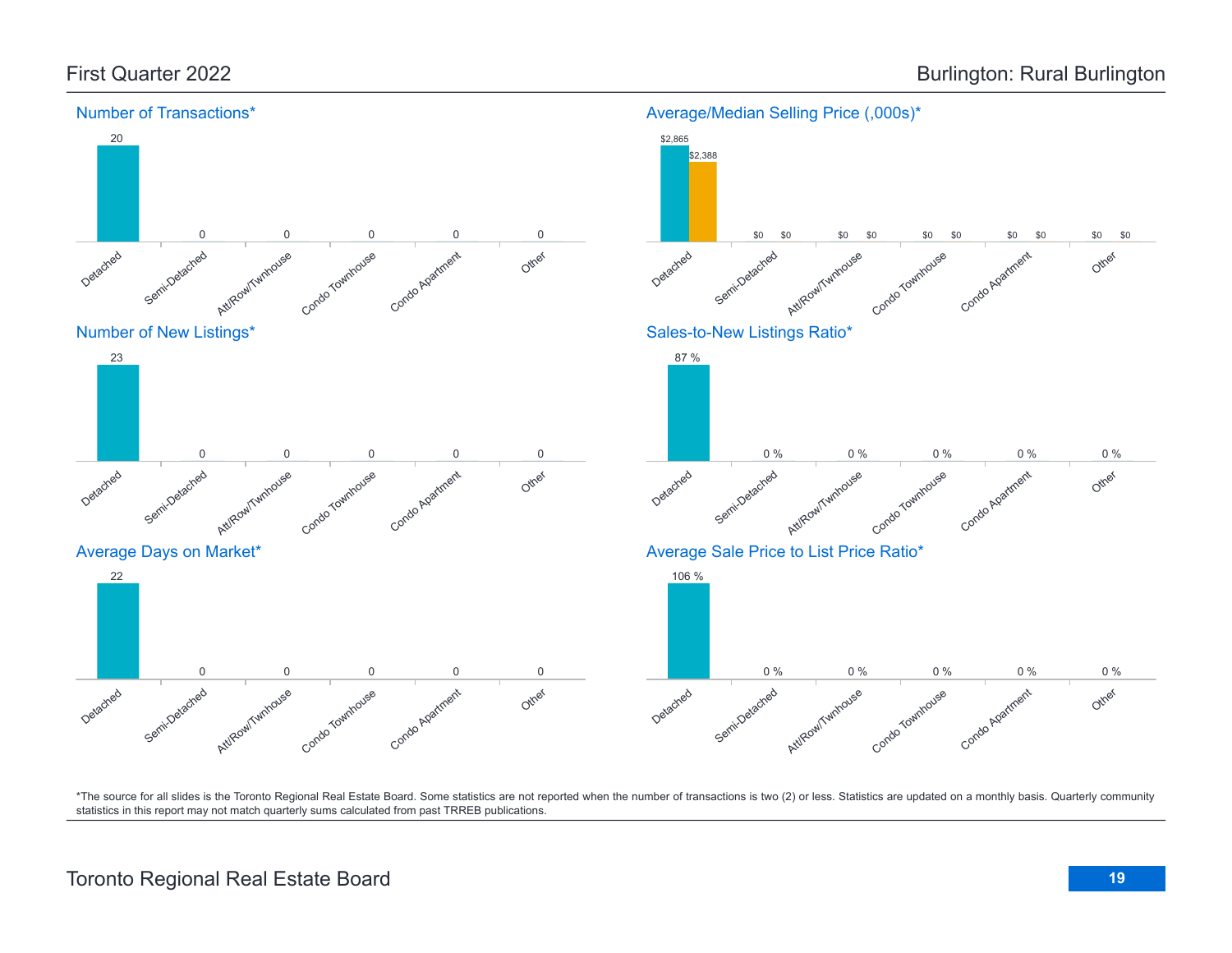Average Days on Market\*

Semi-Detached

0

Detached

6



#### Average/Median Selling Price (,000s)\*



\*The source for all slides is the Toronto Regional Real Estate Board. Some statistics are not reported when the number of transactions is two (2) or less. Statistics are updated on a monthly basis. Quarterly community statistics in this report may not match quarterly sums calculated from past TRREB publications.

Other

0 0

Att/Row/Twnhouse

6

Condo Townhouse

5

Condo Apartment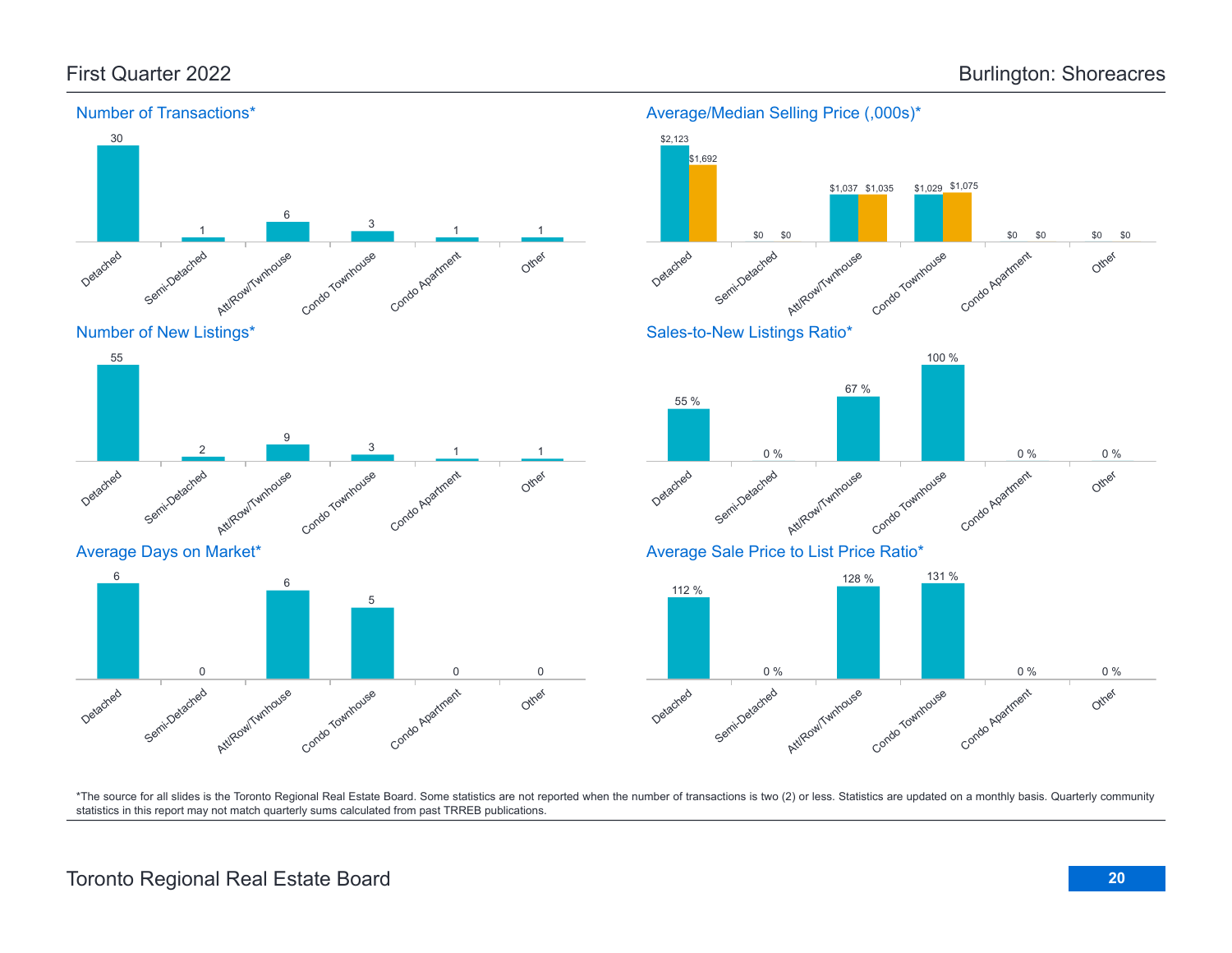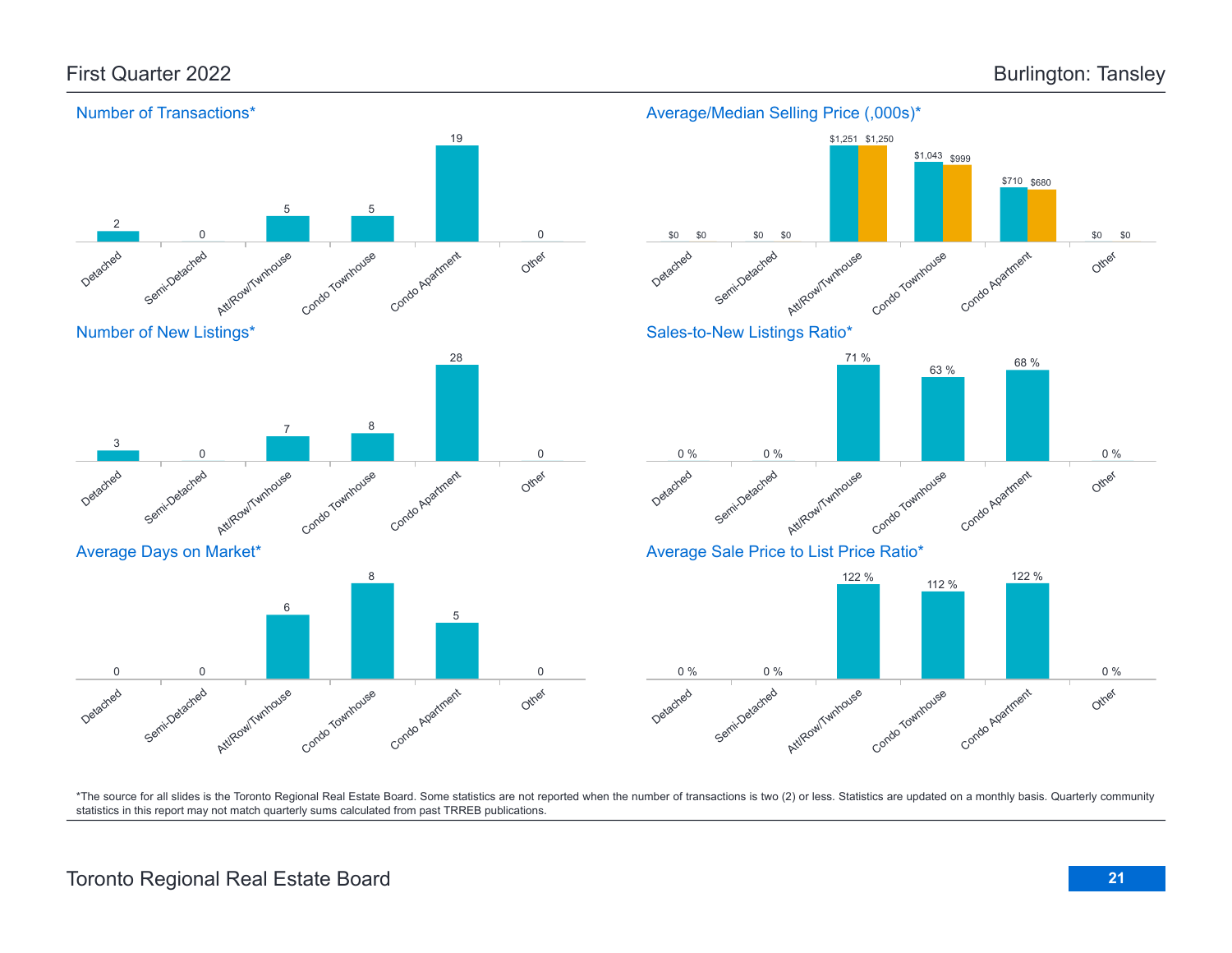